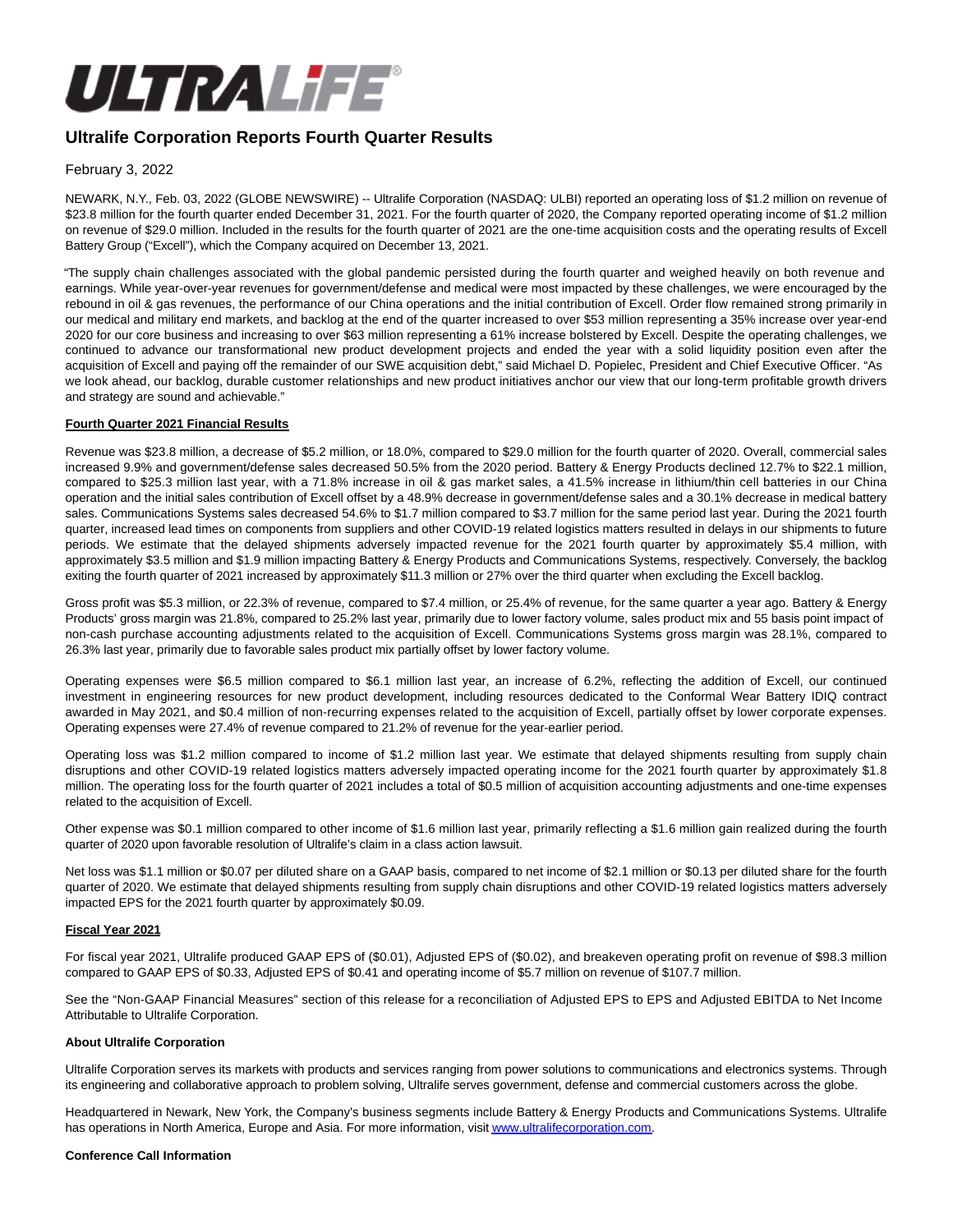Ultralife will hold its fourth quarter earnings conference call today at 8:30 AM ET. To participate in the live call, please dial (800) 915-4836 at least ten minutes before the scheduled start time, identify yourself and ask for the Ultralife call. A live webcast of the conference call will be available to investors in the Events & Presentations section of the Company's website at [http://investor.ultralifecorporation.com.](https://www.globenewswire.com/Tracker?data=Kkiyil1ve1-HVD-aqOr_zP1_6erysl5NBtemzZyR2ULSngNiqeE1hiI6B2S-6qXlSzlLx_t3KBX1cNsx96RKS7y559Qel-BmdDJg5skg4Gnt2xp7bEFWmn3-vFYX3kQAFgD66LVMwvj-xb7jCEUJ9g==) For those who cannot listen to the live broadcast, a replay of the webcast will be available shortly after the call at the same location.

This press release may contain forward-looking statements based on current expectations that involve a number of risks and uncertainties. The potential risks and uncertainties that could cause actual results to differ materially include the impact of COVID-19, potential reductions in revenues from key customers, acceptance of our new products on a global basis and uncertain global economic conditions. The Company cautions investors not to place undue reliance on forward-looking statements, which reflect the Company's analysis only as of today's date. The Company undertakes no obligation to publicly update forward-looking statements to reflect subsequent events or circumstances. Further information on these factors and other factors that could affect Ultralife's financial results is included in Ultralife's Securities and Exchange Commission (SEC) filings, including the latest Annual Report on Form 10-K.

### **ULTRALIFE CORPORATION AND SUBSIDIARIES CONSOLIDATED BALANCE SHEETS (Dollars in Thousands) (Unaudited)**

#### **ASSETS**

|                                                  | December 31,<br>2021 | December 31,<br>2020 |
|--------------------------------------------------|----------------------|----------------------|
| <b>Current Assets:</b>                           |                      |                      |
| Cash                                             | \$8,413              | \$10,653             |
| Trade Accounts Receivable, Net                   | 20,025               | 21,054               |
| Inventories, Net                                 | 33,189               | 28,193               |
| <b>Prepaid Expenses and Other Current Assets</b> | 4,098                | 4,596                |
| <b>Total Current Assets</b>                      | 65,725               | 64,496               |
| Property, Plant and Equipment, Net               | 23,979               | 22,850               |
| Goodwill                                         | 38,161               | 27,018               |
| Other Intangible Assets, Net                     | 17,060               | 9,209                |
| Deferred Income Taxes, Net                       | 11,408               | 11,836               |
| <b>Other Non-Current Assets</b>                  | 2,717                | 2,292                |
| <b>Total Assets</b>                              | \$159,050            | \$137,701            |

### **LIABILITIES AND SHAREHOLDERS' EQUITY**

Current Liabilities:

| Gurrent Liabilities.                              |           |           |
|---------------------------------------------------|-----------|-----------|
| <b>Accounts Payable</b>                           | \$9,466   | \$10,839  |
| Current Portion of Long-Term Debt                 | 2,000     | 1,361     |
| Accrued Compensation and Related Benefits         | 1,918     | 1,748     |
| Accrued Expenses and Other Current Liabilities    | 4,976     | 4,758     |
| <b>Total Current Liabilities</b>                  | 18,360    | 18,706    |
| Long-Term Debt, Net                               | 18,857    |           |
| Deferred Income Taxes, Net                        | 2,330     | 515       |
| <b>Other Non-Current Liabilities</b>              | 1,760     | 1,557     |
| <b>Total Liabilities</b>                          | 41,307    | 20,778    |
| Shareholders' Equity:                             |           |           |
| Common Stock                                      | 2,052     | 2,037     |
| Capital in Excess of Par Value                    | 186,518   | 185,464   |
| <b>Accumulated Deficit</b>                        | (47, 832) | (47, 598) |
| Accumulated Other Comprehensive Loss              | (1,653)   | (1,782)   |
| <b>Treasury Stock</b>                             | (21, 469) | (21, 321) |
| <b>Total Ultralife Equity</b>                     | 117,616   | 116,800   |
| Non-Controlling Interest                          | 127       | 123       |
| <b>Total Shareholders' Equity</b>                 | 117,743   | 116,923   |
| <b>Total Liabilities and Shareholders' Equity</b> | \$159,050 | \$137,701 |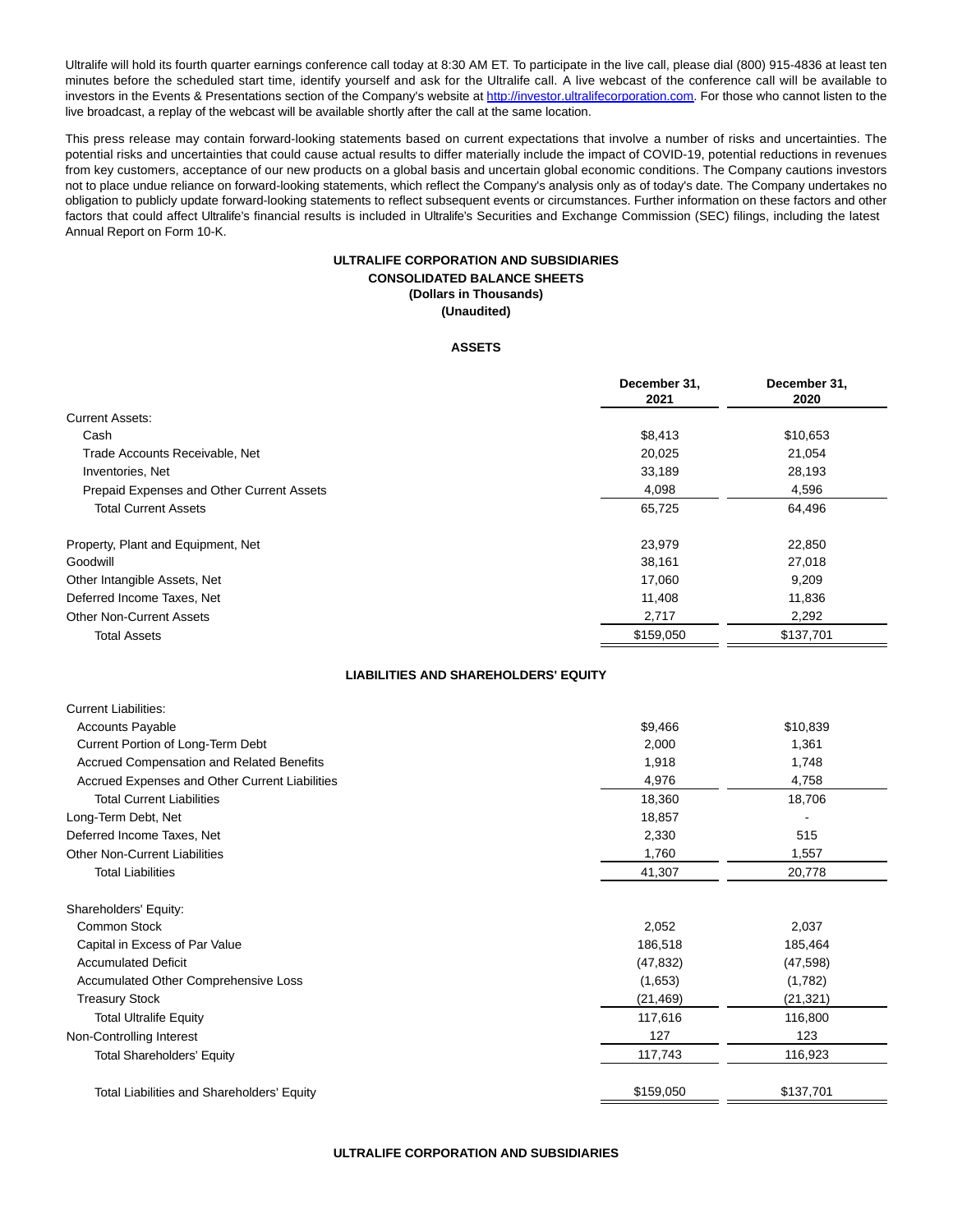# **CONSOLIDATED STATEMENTS OF INCOME (In Thousands Except Per Share Amounts)**

**(Unaudited)**

|                                                                                               |              | <b>Three-Month Period Ended</b> |              | <b>Year Ended</b> |
|-----------------------------------------------------------------------------------------------|--------------|---------------------------------|--------------|-------------------|
|                                                                                               | December 31, | December 31,                    | December 31, | December 31,      |
|                                                                                               | 2021         | 2020                            | 2021         | 2020              |
| <b>Revenues:</b>                                                                              |              |                                 |              |                   |
| Battery & Energy Products                                                                     | \$22,089     | \$25,291                        | \$87,083     | \$91,907          |
| <b>Communications Systems</b>                                                                 | 1,674        | 3,685                           | 11,184       | 15,805            |
| <b>Total Revenues</b>                                                                         | 23,763       | 28,976                          | 98,267       | 107,712           |
| <b>Cost of Products Sold:</b>                                                                 |              |                                 |              |                   |
| Battery & Energy Products                                                                     | 17,271       | 18,910                          | 66,021       | 68,507            |
| <b>Communications Systems</b>                                                                 | 1,203        | 2,715                           | 7,604        | 10,046            |
| <b>Total Cost of Products Sold</b>                                                            | 18,474       | 21,625                          | 73,625       | 78,553            |
| <b>Gross Profit</b>                                                                           | 5,289        | 7,351                           | 24,642       | 29,159            |
| <b>Operating Expenses:</b>                                                                    |              |                                 |              |                   |
| Research and Development                                                                      | 1,603        | 1,518                           | 6,826        | 5,947             |
| Selling, General and Administrative                                                           | 4,915        | 4,618                           | 17,781       | 17,511            |
| <b>Total Operating Expenses</b>                                                               | 6,518        | 6,136                           | 24,607       | 23,458            |
| <b>Operating (Loss) Income</b>                                                                | (1,229)      | 1,215                           | 35           | 5,701             |
| Other Expense (Income):                                                                       |              |                                 |              |                   |
| Other Expenses, Net                                                                           | 110          | 9                               | 186          | 271               |
| Gain on Litigation Settlement                                                                 |              | (1, 593)                        |              | (1, 593)          |
| Total Other Expense (Income)                                                                  | 110          | (1,584)                         | 186          | (1, 322)          |
| (Loss) Income Before Income Taxes                                                             | (1, 339)     | 2,799                           | (151)        | 7,023             |
| Income Tax (Benefit) Provision                                                                | (211)        | 682                             | 79           | 1,692             |
| Net (Loss) Income                                                                             | (1, 128)     | 2,117                           | (230)        | 5,331             |
| Net Income Attributable to Non-Controlling Interest                                           | 3            | 9                               | 4            | 99                |
| Net (Loss) Income Attributable to Ultralife Corporation                                       | (\$1,131)    | \$2,108                         | (234)        | \$5,232           |
|                                                                                               |              |                                 |              |                   |
| Net (Loss) Income Per Share Attributable to Ultralife Common<br><b>Shareholders - Basic</b>   | (\$.07)      | \$.13                           | (\$.01)      | \$.33             |
| Net (Loss) Income Per Share Attributable to Ultralife Common<br><b>Shareholders - Diluted</b> | (\$.07)      | \$.13                           | (\$.01)      | \$.33             |
| Weighted Average Shares Outstanding - Basic                                                   | 16,084       | 15,940                          | 16,037       | 15,902            |
| Weighted Average Shares Outstanding - Diluted                                                 | 16,084       | 16,122                          | 16,037       | 16,096            |
|                                                                                               |              |                                 |              |                   |

**Non-GAAP Financial Measures:**

#### **Adjusted Earnings Per Share**

In evaluating our business, we consider and use Adjusted EPS, a non-GAAP financial measure, as a supplemental measure of our business performance in addition to GAAP financial measures. We define Adjusted EPS as net (loss) income attributable to Ultralife Corporation excluding the (benefit) provision for deferred taxes divided by our weighted average shares outstanding on both a basic and diluted basis. We believe that this information is useful in providing period-to-period comparisons of our results by reflecting the portion of our tax provision that we expect will be offset by our U.S. net operating loss carryforwards and other tax credits for the foreseeable future. We reconcile Adjusted EPS to EPS, the most comparable financial measure under GAAP. Neither current nor potential investors in our securities should rely on Adjusted EPS as a substitute for any GAAP